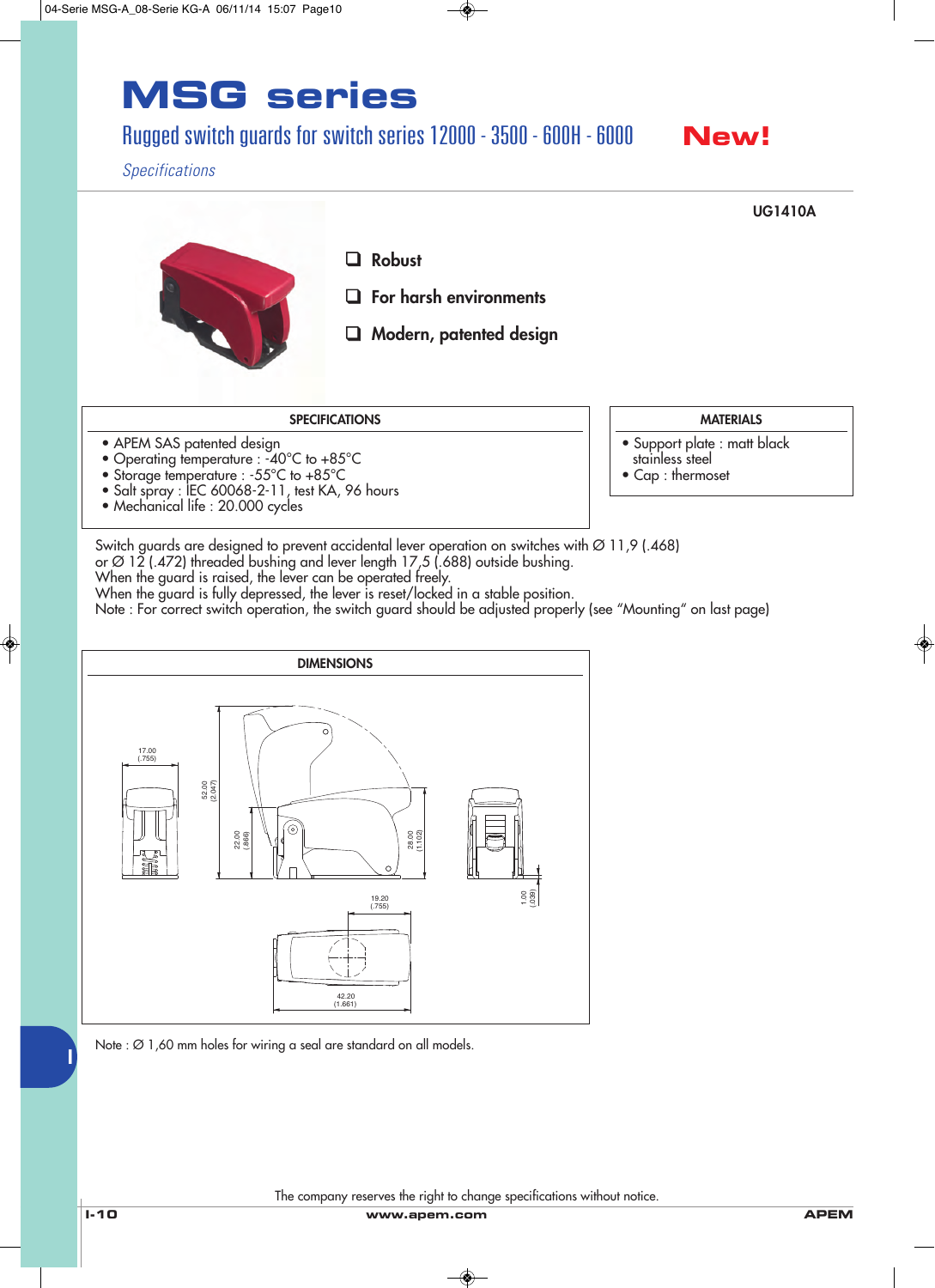### **New!**

### Rugged switch guards for switch series 12000 - 3500 - 600H - 6000

*Overview*



**Dimensions** : first dimensions are in mm while inches are shown as bracketed numbers.



**NOTICE** : please note that not all combinations of above numbers are available. Refer to the following pages for further information.

**Mounting accessories** : supplied with the switch or to order separately (see "Hardware" at the end of the section)



**Packaging unit** : 40 pieces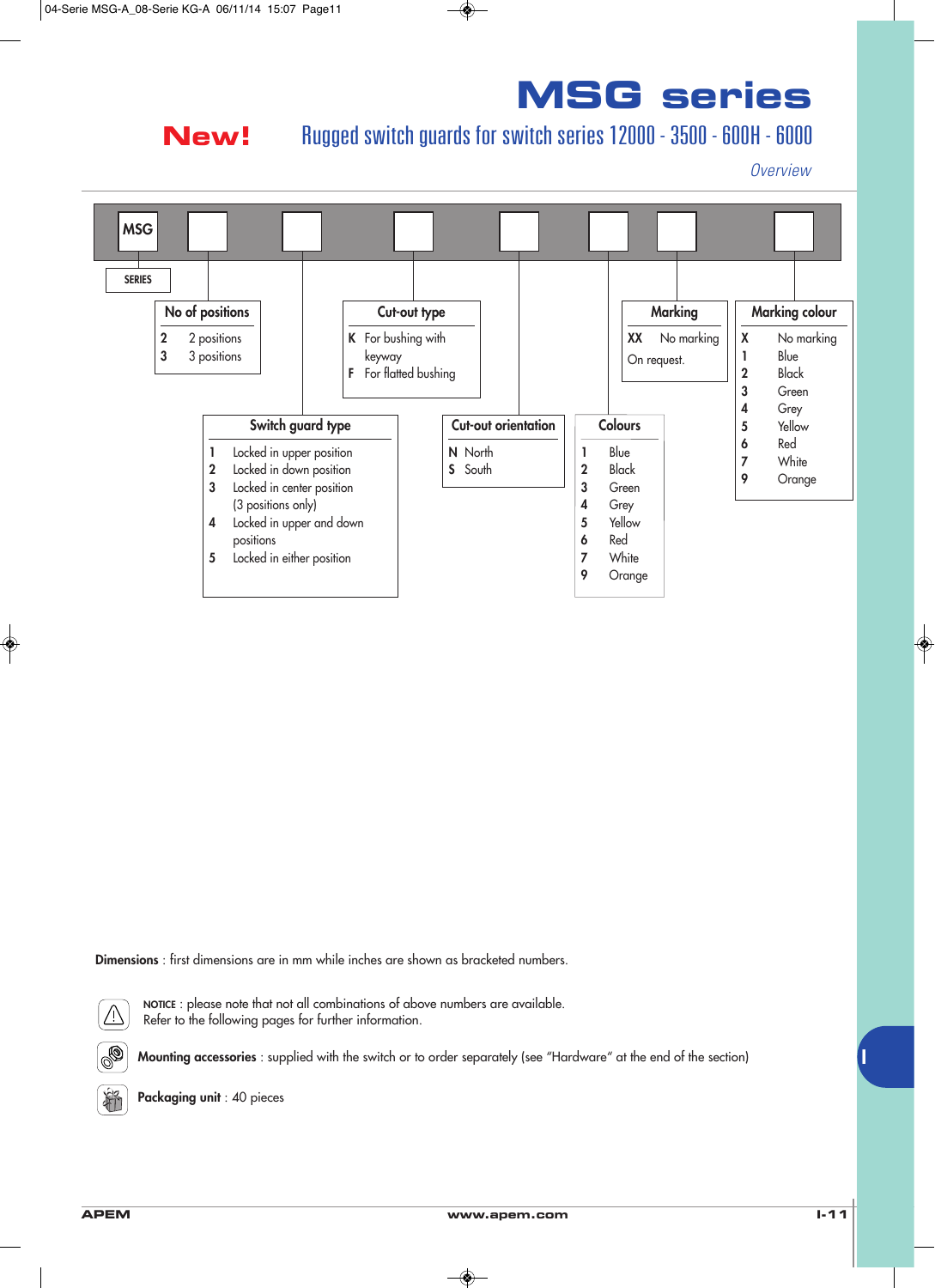### Rugged switch guards for switch series 12000 - 3500 - 600H - 6000  $\blacksquare$